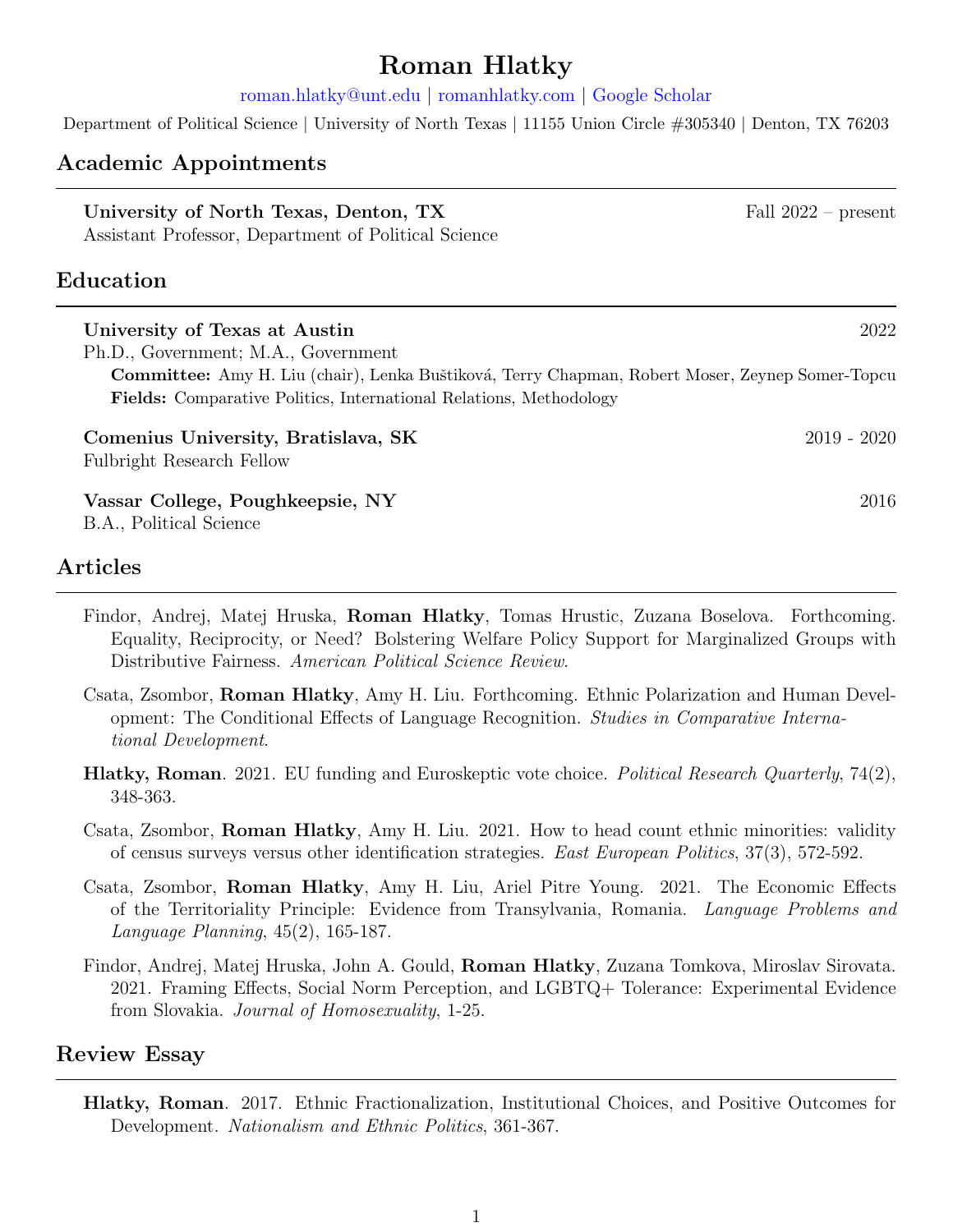## Papers in Preparation

- Findor, Andrej, Matej Hruska, Roman Hlatky, Alexa Dvorska, Tomas Hrustic, Zuzana Boselova, Ondrej Buchel. Humanization and Policy Support: A Replication-Extension on Group-Composition Framing. (revise and resubmit at Social Psychological and Personality Science)
- **Hlatky, Roman** and Amy H. Liu. *Representation and Diversity in European Governments.* (Cambridge Elements monograph; under review)
- Hlatky, Roman. Politicization versus Policy: European Integration and Nationalist Vote Choice. (under review)
- Hlatky, Roman. Much Ado about a Little? The Effects of Russian Disinformation in Central Europe. (under review)

Gyarfasova, Olga and Roman Hlatky. Leaders and Ideology: The Personalization of Slovak Politics.

Hlatky, Roman and Josh Landry. Ethnicity and Coalitions in Interstate War.

- Findor, Andrej, Kristina Kironska, Matej Hruska, Roman Hlatky, Amy H. Liu, Ondrej Buchel. Gendered Language, Androcentric Bias, and Outgroup Attitudes.
- Pitre Young, Ariel, **Roman Hlatky**, Amy H. Liu. Minority Accommodation and the Radical Right: Political Mobilization, Representation, and Resentment.
- Findor, Andrej, Matej Hruska, Roman Hlatky, Ondrej Buchel. Foreign Policy Preferences and Religious Bias: Experimental Evidence from 13 European Countries.

#### Fellowships

| National Scholarship Programme of the Slovak Republic                 | 2021    |
|-----------------------------------------------------------------------|---------|
| Eastern Focus Research Fellowship, Global Focus Research Center       | 2020    |
| University Graduate Continuing Fellowship, UT Austin                  | 2020-21 |
| IQMR Fellowship, UT Austin                                            | 2020    |
| Fulbright Research Fellowship for the Slovak Republic                 | 2019-20 |
| Foreign Language and Area Studies Academic Year Fellowship (declined) | 2019-20 |
| Pre-Dissertation Summer Fellowship, UT Austin                         | 2018    |
| Foreign Language and Area Studies Academic Year Fellowship            | 2017-18 |
| Foreign Language and Area Studies Summer Fellowship                   | 2017    |

#### Grants and Awards

| 2021       |
|------------|
| 2018, 2021 |
| 2020       |
| 2020       |
| 2019       |
| 2019       |
| 2018, 2019 |
| 2018       |
|            |

#### Teaching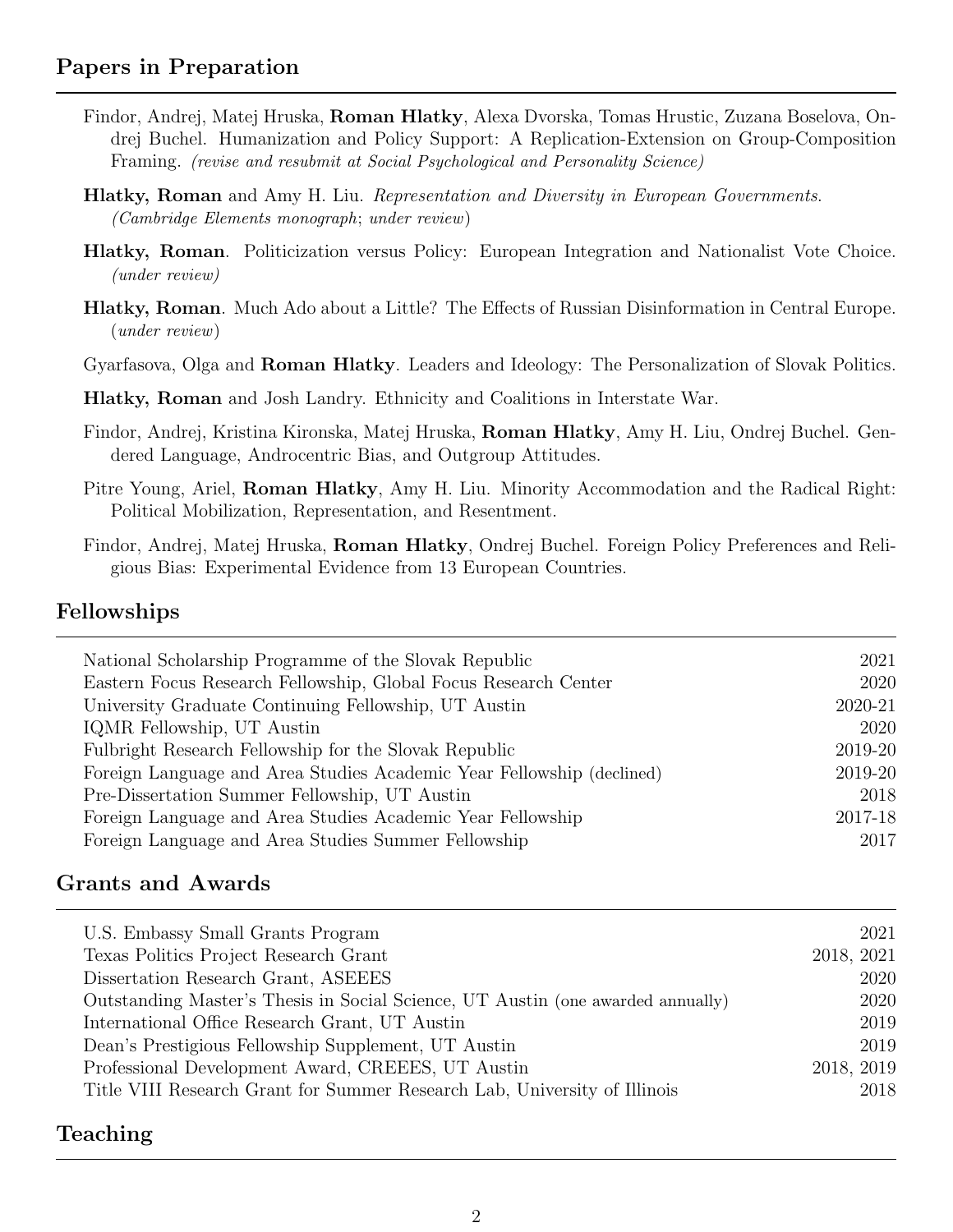| Politics of Eastern Europe – Instructor, UNT                                         | Fall 2022   |
|--------------------------------------------------------------------------------------|-------------|
| Governments and Politics Around the World – Instructor, UNT                          | Fall 2022   |
| Race and Ethnic Politics Research Practicum – Co-Instructor, UT Austin               | AY 2021-22  |
| Politics and Government in Contemporary Texas – Instructor, UT Austin                | Summer 2021 |
| Statistics I and II (graduate level) – Tutor, UT Austin                              | AY 2020-21  |
| The V4 in the Context of European Integration $-$ Co-Instructor, Comenius University | Fall 2019   |

## Invited Presentations

Minority Politics Online Seminar Series (2020) | Institute of Sociology, Czech Academy of Sciences (2020) | Jean Monnet Lecture: Institute of European Studies, Comenius University (2019)

#### Conference Presentations

MPSA (2022) | ASEEES (2021) | APSA (2021) | EPSA (2021) | MPSA (2021) | ASEN (2021) | ASEN Early Career Workshop (2020) | ECPR/ODIHR Summer School on Political Parties and Democracy (2020) | IPSA Colloquium: Diversity and Democratic Governance (2019) | Texas Comparative Circle (2019)

## Mentorship

| Diversity and Inclusion in Government Graduate Studies, Presenter      | Summer 2022               |
|------------------------------------------------------------------------|---------------------------|
| - Summer Program, UT Austin                                            |                           |
| Supervision of Undergraduate Research Interns                          | AY <sub>s</sub> 2020-2022 |
| - Identifying Russian Disinformation Project, UT Austin                |                           |
| Semester-Long Mentorship of Undergraduate Research Project             | Spring $2019$             |
| - Intellectual Entrepreneurship Pre-Graduate School Program, UT Austin |                           |
| Study Abroad On-Site Coordinator, Prague, CZ                           | Summers 2017, 2018        |
| - Summer International Programs, UT Austin                             |                           |

## Research Experience

| Politics of Race and Ethnicty Lab – Lab Manager                              | 2021-2022 |
|------------------------------------------------------------------------------|-----------|
| EU Erasmus+ Project: 2019-1-SK01-KA204-060780, "Career Path" – Research Lead | 2020-2021 |
| Varieties of Democracy $(V-Dem)$ – Czech Republic                            | 2020      |
| Global Leadership Project – Czech Republic and Slovakia                      | 2017      |
| Irma Rangel Public Policy Institute – Research Fellow                        | 2017-2022 |

## Research Training

| Institute for Qualitative and Multi-Method Research (IQMR)                           | 2021 |
|--------------------------------------------------------------------------------------|------|
| Advanced Czech Language – Department of Slavonic Studies, Charles University, Prague | 2017 |
| Data Analysis and Graphics using $R - UT$ Austin Summer Statistics Institute         | 2017 |

## Teaching Preparation

| Government Pedagogy – Government Department, UT Austin               | 2019 |
|----------------------------------------------------------------------|------|
| Fundamentals of Teaching – UT Austin School of Undergraduate Studies | 2018 |